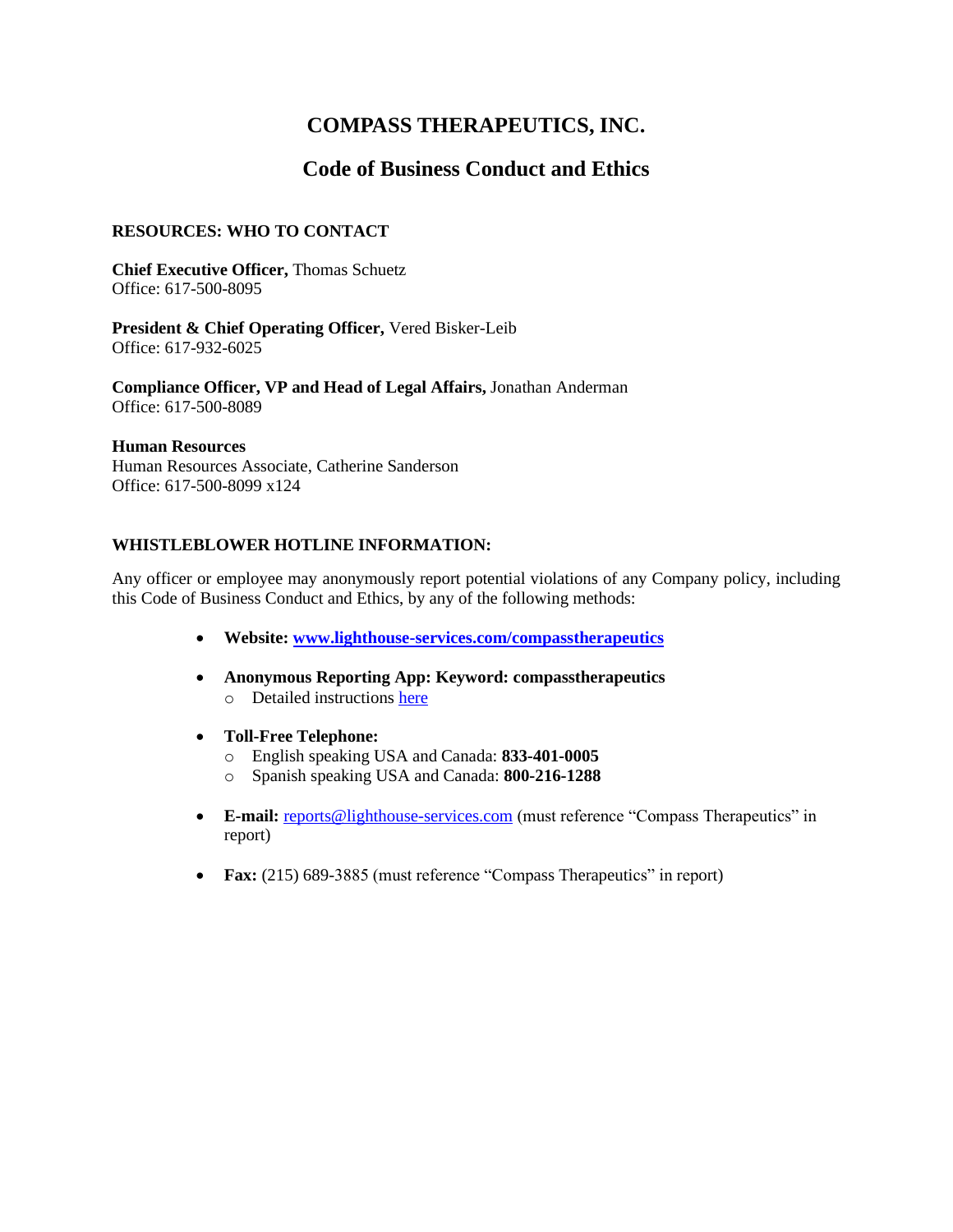#### **I. Purpose and Scope**

The Board of Directors of Compass Therapeutics, Inc., a Delaware corporation (together with its subsidiaries, the "Company"), has adopted this Code of Business Conduct and Ethics (this "Code") to aid the Company's directors, officers and employees in making ethical and legal decisions when conducting the Company's business and performing their day-to-day duties.

The Company's Board of Directors (the "Board") or a committee of the Board is responsible for administering the Code. The Board has delegated day-to-day responsibility for administering and interpreting the Code to Vered Bisker-Leib, our President & Chief Operating Officer, or his or her designee (such officer or designee, the "Compliance Officer"). If the last-designated Compliance Officer has ceased to be employed by the Company, please contact the Company's Chief Executive Officer or President and Chief Operating Officer with any questions you may have.

The Company expects its directors, officers and employees to exercise reasonable judgment when conducting the Company's business. The Company encourages its directors, officers and employees to refer to this Code frequently to ensure that they are acting within both the letter and spirit of this Code. The Company also understands that this Code will not provide an answer to every problem you may encounter or address every concern you may have about conducting the Company's business ethically and legally. In these situations, or if you otherwise have questions or concerns about this Code, the Company encourages you to speak with your supervisor (if applicable) or, if you are uncomfortable doing that, with the Compliance Officer.

The Company's directors, officers and employees generally have other legal and contractual obligations to the Company. This Code is not intended to reduce or limit the other obligations you may have to the Company. Instead, this Code should be viewed as imposing the *minimum standards* the Company expects from its directors, officers and employees in the conduct of the Company's business.

#### **II. Standards of Conduct**

# **A. Compliance with Laws, Rules and Regulations**

The Company requires that all employees, officers and directors comply with all laws, rules and regulations applicable to the Company wherever it does business. You are expected to use good judgment and common sense in seeking to comply with all applicable laws, rules and regulations and to ask for advice when you are uncertain about them.

If you become aware of the violation of any law, rule or regulation by the Company, whether by its officers, employees, directors, or any third party doing business on behalf of the Company, it is your responsibility to promptly report the matter to your supervisor or to the Compliance Officer. While it is the Company's desire to address matters internally, nothing in this Code should discourage you from reporting any illegal activity, including any violation of the securities laws, antitrust laws, environmental laws or any other federal, state or foreign law, rule or regulation, to the appropriate regulatory authority. Employees, officers and directors shall not discharge, demote, suspend, threaten, harass or in any other manner discriminate or retaliate against an employee because he or she reports any such violation, unless it is determined that the report was made with knowledge that it was false. This Code should not be construed to prohibit you from testifying, participating or otherwise assisting in any state or federal administrative, judicial or legislative proceeding or investigation.

# **B. Conflicts of Interest**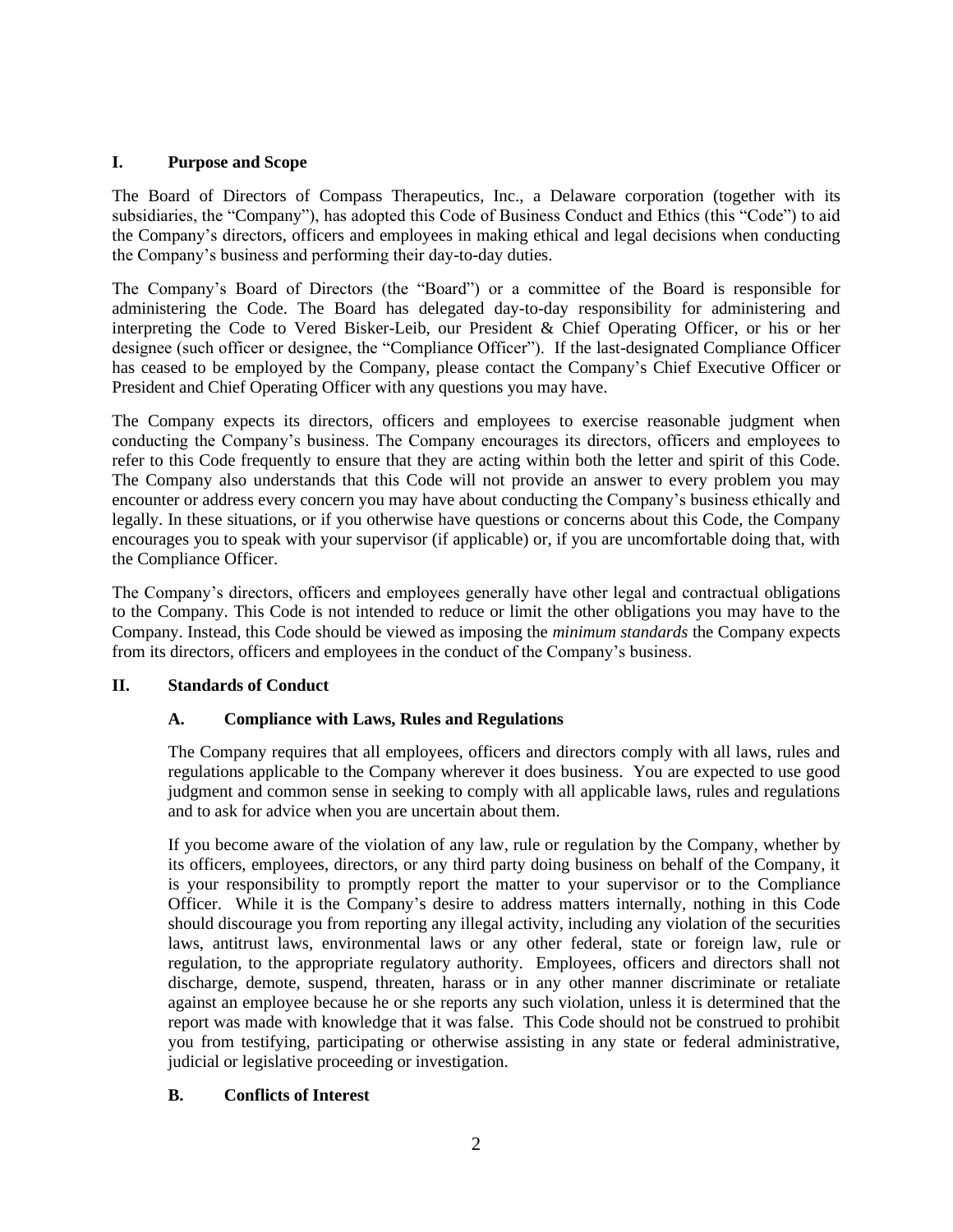The Company recognizes and respects the right of its directors, officers and employees to engage in outside activities that they may deem proper and desirable, provided that these activities do not impair or interfere with the performance of their duties to the Company or their ability to act in the Company's best interests. In most, if not all, cases this will mean that our directors, officers and employees must avoid situations that present a potential or actual conflict between their personal interests and the Company's interests.

A "conflict of interest" occurs when a director's, officer's or employee's personal interest interferes with the Company's interests. Conflicts of interest can arise in many situations. For example, conflicts of interest can arise when a director, officer or employee takes an action or has an outside interest, responsibility or obligation that can make it difficult for him or her to perform the responsibilities of his or her position objectively or effectively in the Company's best interests. Conflicts of interest can also occur when a director, officer or employee or his or her immediate family member receives some personal benefit (whether improper or not) as a result of the director's, officer's or employee's position with the Company. Each individual's situation is different and in evaluating his or her own situation, a director, officer or employee will have to consider many factors.

Any material transaction, responsibility, obligation, or relationship that reasonably could be expected to give rise to a conflict of interest should be reported promptly to the Compliance Officer, who may notify the Board or a committee of the Board as he or she deems appropriate. Actual or potential conflicts of interest involving a director or executive officer other than the Compliance Officer should be disclosed directly to the Compliance Officer. Actual or potential conflicts of interest involving the Compliance Officer should be disclosed directly to the Chief Executive Officer.

#### **C. Insider Trading**

Employees, officers and directors who have material non-public information about the Company or other companies, including our suppliers and customers, as a result of their relationship with the Company are prohibited by law and Company policy from trading in securities of the Company or such other companies, as well as from communicating such information to others who might trade on the basis of that information. To help ensure that you do not engage in prohibited insider trading and avoid even the appearance of an improper transaction, the Company has adopted an Insider Trading Policy, which is distributed to employees and is also available from the Finance Department.

If you are uncertain about the constraints on your purchase or sale of any Company securities or the securities of any other company that you are familiar with by virtue of your relationship with the Company, you should consult with the Compliance Officer before making any such purchase or sale.

#### **D. Confidentiality**

Employees, officers and directors must maintain the confidentiality of confidential information entrusted to them by the Company or other companies, including our suppliers and customers, except when disclosure is authorized by a supervisor or legally mandated. Unauthorized disclosure of any confidential information is prohibited. Additionally, employees should take appropriate precautions to ensure that confidential or sensitive business information, whether it is proprietary to the Company or another company, is not communicated within the Company except to employees who have a need to know such information to perform their responsibilities for the Company.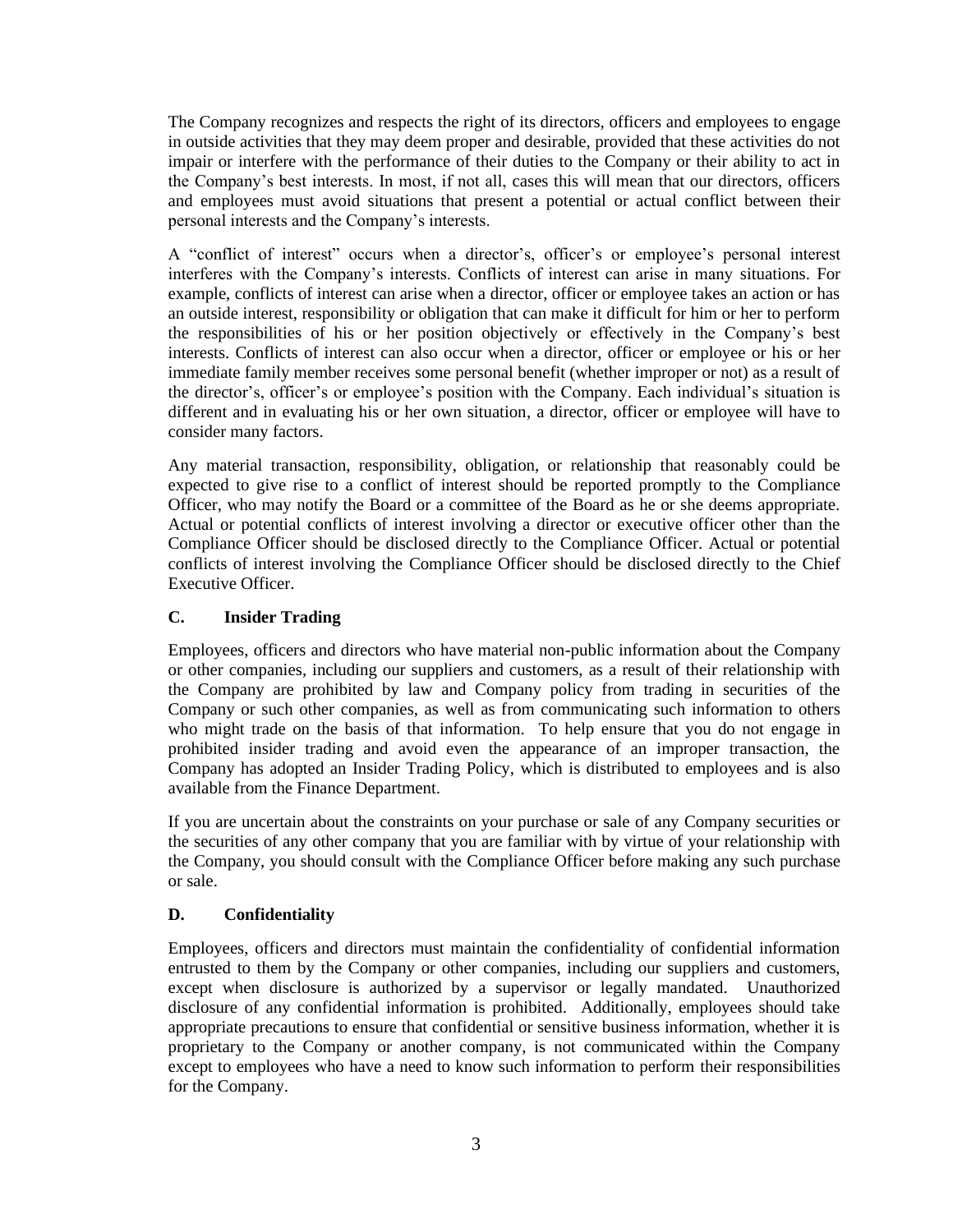Third parties may ask you for information concerning the Company. Subject to the exceptions noted in the preceding paragraph, employees, officers and directors (other than the Company's authorized spokespersons) must not discuss internal Company matters with, or disseminate internal Company information to, anyone outside the Company, except as required in the performance of their Company duties and, if appropriate, after a confidentiality agreement is in place. This prohibition applies particularly to inquiries concerning the Company from the media, market professionals (such as securities analysts, institutional investors, investment advisers, brokers and dealers) and security holders. All responses to inquiries on behalf of the Company must be made only by the Company's authorized spokespersons. If you receive any inquiries of this nature, you must decline to comment and refer the inquirer to your supervisor or one of the Company's authorized spokespersons. The Company's policies with respect to public disclosure of internal matters are described more fully in the Company's Corporate Communications Policies and Procedures, which is available to you.

You also must abide by any lawful obligations that you have to any former employer(s). These obligations may include restrictions on the use and disclosure of confidential information, restrictions on the solicitation of former colleagues to work at the Company and non-competition obligations.

# **E. Honest and Ethical Conduct and Fair Dealing**

Employees, officers and directors should endeavor to deal honestly, ethically and fairly with the Company's suppliers, customers, competitors and employees. Statements regarding the Company's products and services must not be untrue, misleading, deceptive or fraudulent. You must not take unfair advantage of anyone through manipulation, concealment, abuse of privileged information, misrepresentation of material facts or any other unfair-dealing practice.

# **F. Scientific Integrity**

Our business is based on science and technology. Our business requires the use of processes, laboratory techniques, scientific methods, and other technology that demand attention to detail, safety, and high standards of professional care. Falsification, fabrication or plagiarism in connection with the proposal, performance or review of research, or in reporting its results, amounts to scientific misconduct when committed intentionally or with reckless disregard of accepted practices. No knowingly false, inaccurate, or misleading data should ever be recorded or reported in connection with the conduct of the Company's business including your work for the Company. In addition, the Company's business must be conducted without knowing misappropriation or infringement of any third parties rights or intellectual property.

# **G. Protection and Proper Use of Corporate Assets**

Employees, officers and directors should seek to protect the Company's assets. Theft, carelessness and waste have a direct impact on the Company's financial performance. Employees, officers and directors must use the Company's assets and services solely for legitimate business purposes of the Company and not for any personal benefit or the personal benefit of anyone else.

# **H. Corporate Opportunities**

Directors, officers and employees owe a duty to the Company to advance its legitimate business interests when the opportunity to do so arises. Each employee, officer and director is prohibited from: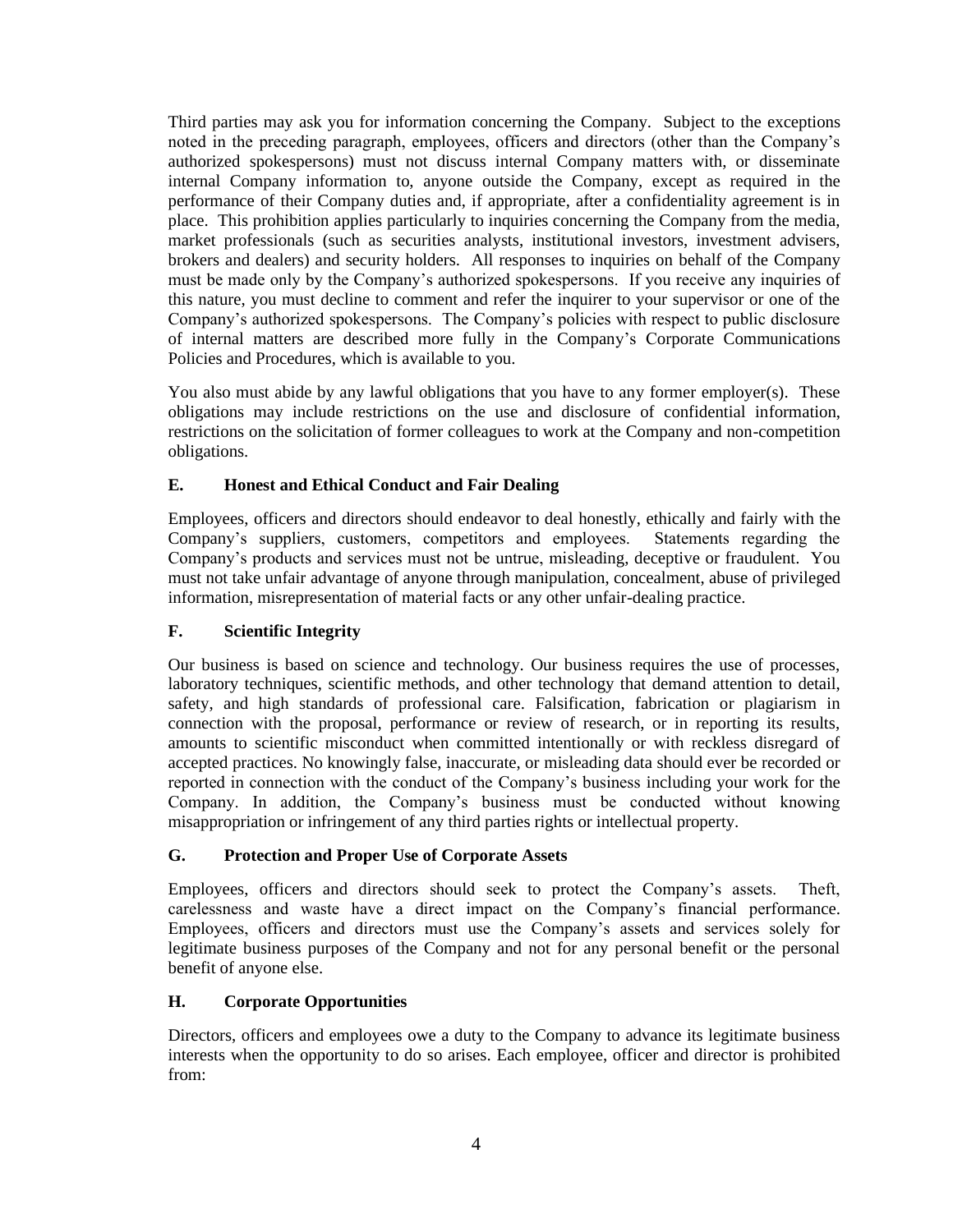- diverting to himself or herself or to others any opportunities that are discovered through the use of the Company's property or information or as a result of his or her position with the Company unless that opportunity has first been presented to, and rejected by, the Company;
- using the Company's property or information or his or her position for improper personal gain; or
- competing with the Company.

# **I. Political Contributions/Gifts**

Business contributions to political campaigns are strictly regulated by federal, state, provincial and local law in the U.S. and many other jurisdictions. Accordingly, all political contributions proposed to be made with the Company's funds must be coordinated through and approved by the Compliance Officer. Directors, officers and employees may not, without the approval of the Compliance Officer, use any Company funds for political contributions of any kind to any political candidate or holder of any national, state or local government office. Directors, officers and employees may make personal contributions, but should not represent that they are making contributions on the Company's behalf. Specific questions should be directed to the Compliance Officer.

# **J. Bribes, Kickbacks and Other Improper Payments**

The Company does not permit or condone bribes, kickbacks or other improper payments, transfers or receipts. No director, officer or employee should offer, give, solicit or receive any money or other item of value for the purpose of obtaining, retaining or directing business or bestowing or receiving any kind of favored treatment.

# **K. International Trade Controls**

Many countries regulate international trade transactions, such as imports, exports and international financial transactions and prohibit boycotts against countries or firms that may be "blacklisted" by certain groups or countries. The Company's policy is to comply with these regulations and prohibitions even if compliance may result in the loss of some business opportunities. Employees should learn and understand the extent to which international trade controls apply to transactions conducted by the Company.

# **L. Accuracy of Records**

Employees, officers and directors must honestly and accurately report all business transactions. You are responsible for the accuracy of your records and reports. Accurate information is essential to the Company's ability to meet legal and regulatory obligations.

All Company books, records and accounts shall be maintained in accordance with all applicable regulations and standards and accurately reflect the true nature of the transactions they record. The financial statements of the Company shall conform to generally accepted accounting rules and the Company's accounting policies. No undisclosed or unrecorded account or fund shall be established for any purpose. No false or misleading entries shall be made in the Company's books or records for any reason, and no disbursement of corporate funds or other corporate property shall be made without adequate supporting documentation.

# **M. Quality of Public Disclosures**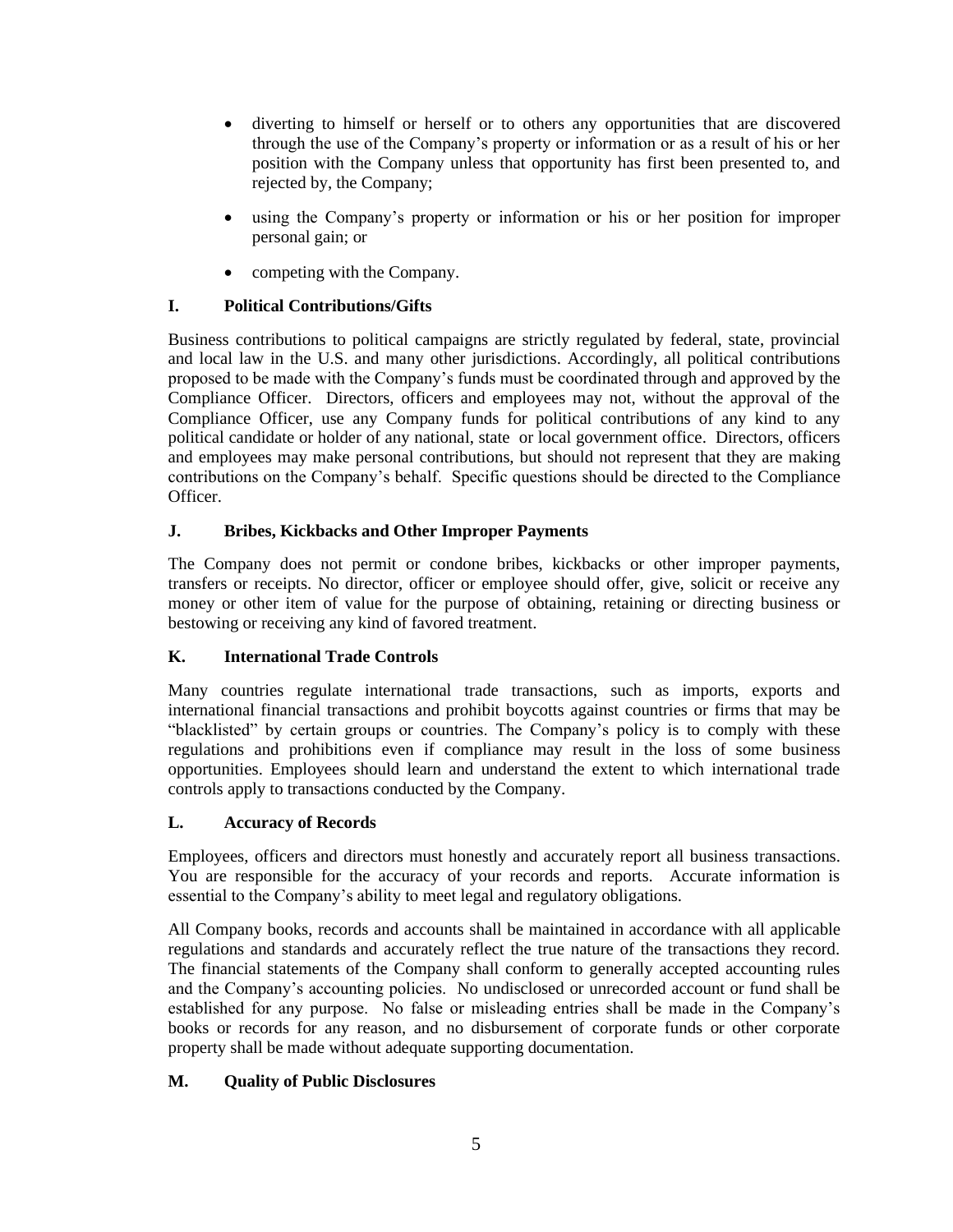It is the policy of the Company to provide full, fair, accurate, timely and understandable disclosure in reports and documents filed with, or submitted to, the Securities and Exchange Commission and in other public communications.

#### **III. Compliance Procedures**

#### **A. Communication of Code**

All current directors, officers and employees are being supplied a copy of the Code. Future directors, officers and employees will be supplied a copy of the Code when beginning service at the Company. All directors, officers and employees will be expected to review and sign an acknowledgment regarding the Code on a periodic basis. Updates of the Code, when adopted, will be promptly supplied to directors, officers and employees. Directors, officers and employees also can obtain a copy of the Code by requesting one from the human resources department or by accessing the Company's website at https://www.compasstherapeutics.com.

# **B. Monitoring Compliance and Disciplinary Action**

The Company's management, under the supervision of its Board or a committee of the Board or, in the case of accounting, internal accounting controls, auditing or securities law matters, the Audit Committee, shall take reasonable steps to (i) monitor compliance with the Code, and (ii) when appropriate, impose and enforce appropriate disciplinary measures for violations of the Code.

Disciplinary measures for violations of the Code will be determined in the Company's sole discretion and may include, but are not limited to, counseling, oral or written reprimands, warnings, probation or suspension with or without pay, demotions, reductions in salary, termination of employment or service, and restitution.

The Company's management shall periodically report to the Board or a committee of the Board on these compliance efforts including, without limitation, alleged violations of the Code and the actions taken with respect to violations.

# **C. Communication Channels**

*Be Proactive.* Every employee is encouraged to act proactively by asking questions, seeking guidance and reporting suspected violations of the Code and other policies and procedures of the Company, as well as any violation or suspected violation of law, rule or regulation resulting from the conduct of the Company's business or occurring on the Company's property. **If an employee believes that actions have taken place, may be taking place, or may be about to take place that violate or would violate the Code or any law, rule or regulation applicable to the Company, he or she is obligated to bring the matter to the attention of the Company.**

*Seeking Guidance.* The best starting point for officers or employees seeking advice on ethics-related issues or wishing to report potential violations of the Code will usually be their supervisor or the Compliance Officer. However, if the conduct in question involves an officer's or employee's supervisor, if the officer or employee has reported the conduct in question to the supervisor and does not believe that the supervisor has dealt with it properly, or if the officer or employee does not feel comfortable discussing the matter with the supervisor, the officer or employee may raise the matter with the Compliance Officer.

*Communication Alternatives.* Any officer or employee may communicate with the Compliance Officer, or report potential violations of the Code, by any of the following methods: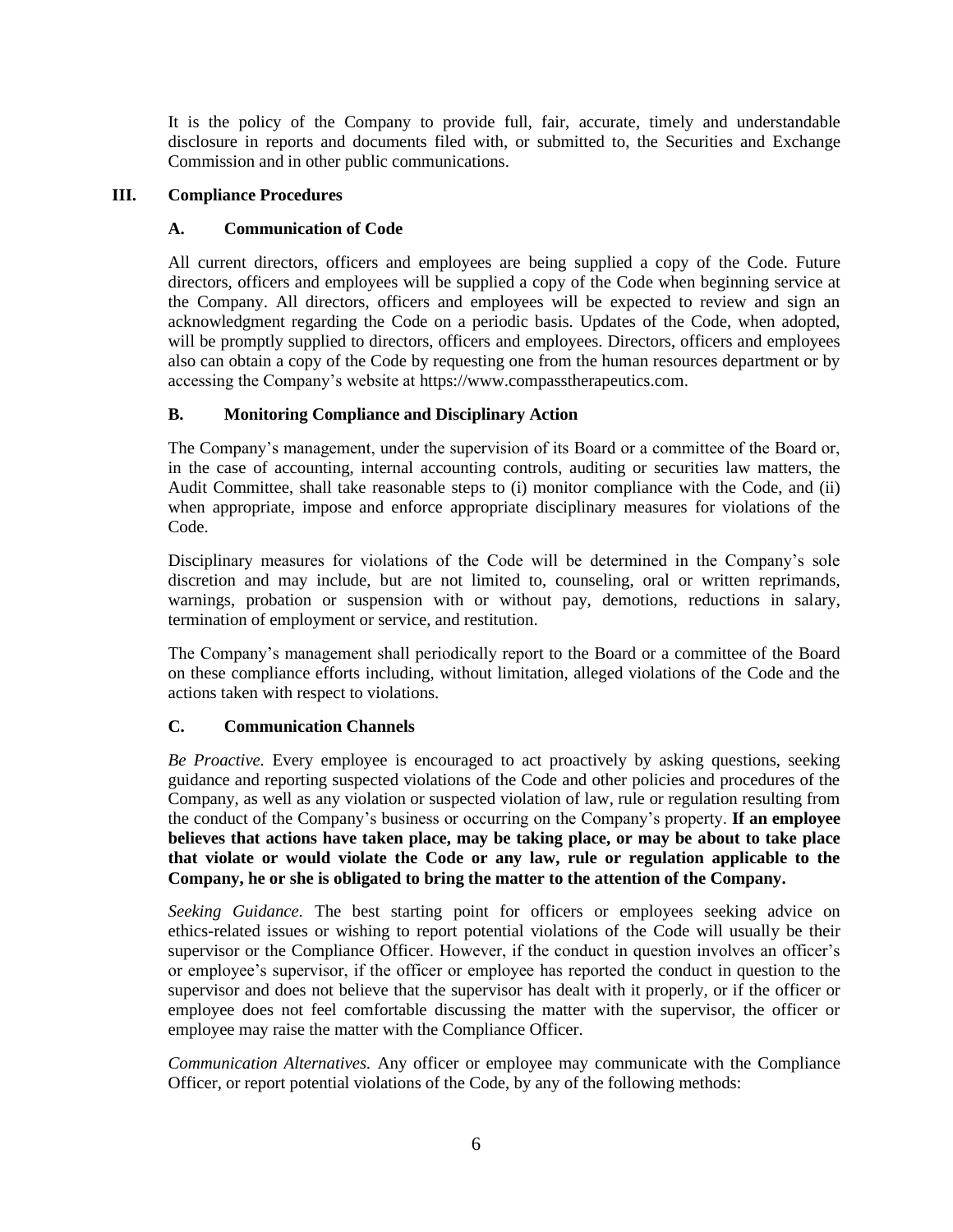- **Website: [www.lighthouse-services.com/compasstherapeutics](https://protect-us.mimecast.com/s/8_bJCxkzK8UBzLMIvyEoY?domain=lighthouse-services.com)**
- **Anonymous Reporting App: Keyword: compasstherapeutics** o Detailed instructions [here](https://protect-us.mimecast.com/s/FiC9CKr73zH96DEFkImC8?domain=lighthouse-services.com)
- **Toll-Free Telephone:**
	- o English speaking USA and Canada: **833-401-0005**
	- o Spanish speaking USA and Canada: **800-216-1288**
- **E-mail:** [reports@lighthouse-services.com](mailto:reports@lighthouse-services.com) (must reference "Compass Therapeutics" in report)
- **Fax:** (215) 689-3885 (must reference "Compass Therapeutics" in report)

*Reporting Accounting and Similar Concerns.* Concerns or questions regarding potential violations of the Code, a Company policy or procedure or laws, rules or regulations relating to accounting, internal accounting controls, or auditing or securities law matters will be directed to the Audit Committee of the Board (the "Audit Committee") or a designee of the Audit Committee in accordance with the procedures established by the Audit Committee for receiving, retaining and treating complaints regarding accounting, internal accounting controls or auditing matters. Officers and employees can also communicate directly with the Audit Committee or its designee regarding such matters by the following methods (which can be done anonymously as set forth below under "Anonymity"):

- **Website: [www.lighthouse-services.com/compasstherapeutics](https://protect-us.mimecast.com/s/8_bJCxkzK8UBzLMIvyEoY?domain=lighthouse-services.com)**
- **Anonymous Reporting App: Keyword: compasstherapeutics** o Detailed instructions [here](https://protect-us.mimecast.com/s/FiC9CKr73zH96DEFkImC8?domain=lighthouse-services.com)
- **Toll-Free Telephone:**
	- o English speaking USA and Canada: **833-401-0005**
	- o Spanish speaking USA and Canada: **800-216-1288**
- **E-mail:** [reports@lighthouse-services.com](mailto:reports@lighthouse-services.com) (must reference "Compass Therapeutics" in report)
- **Fax:** (215) 689-3885 (must reference "Compass Therapeutics" in report)

*Cooperation*. Employees are expected to cooperate with the Company in any investigation of a potential violation of the Code, any other Company policy or procedure, or any law, rule or regulation.

*Misuse of Reporting Channels.* Employees should not use these reporting channels in bad faith or in a false or frivolous manner or to report grievances that do not involve the Code or other ethicsrelated issues.

*Director Communications.* In addition to the foregoing methods, a director also can communicate concerns or seek advice with respect to this Code by contacting the Board through its Chairperson or Lead Director, as applicable, or the Audit Committee.

#### **D. Anonymity**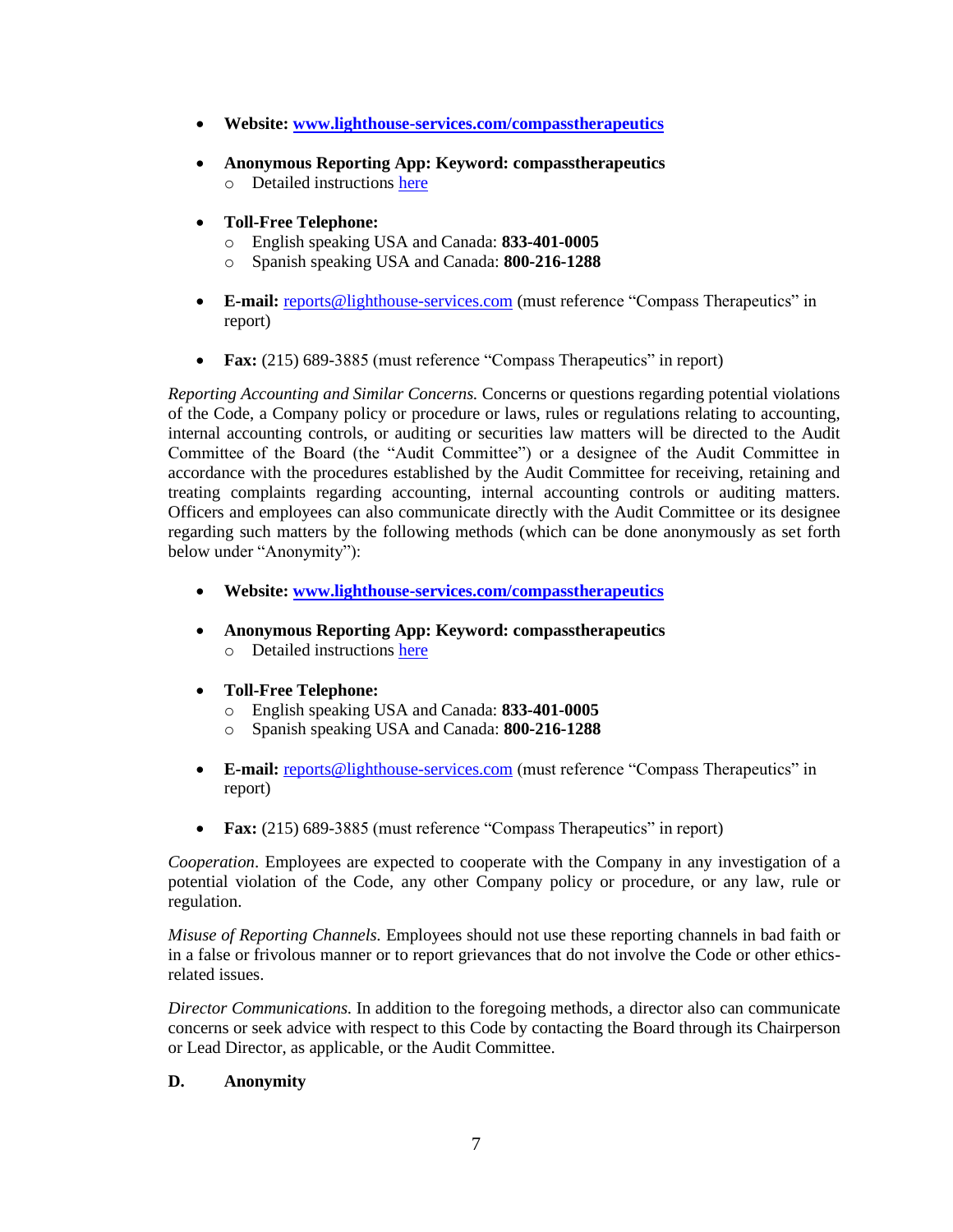The Company prefers that officers and employees, when reporting suspected violations of the Code, identify themselves to facilitate the Company's ability to take steps to address the suspected violation, including conducting an investigation. However, the Company also recognizes that some people may feel more comfortable reporting a suspected violation anonymously.

An officer or employee who wishes to remain anonymous may do so, and the Company will use reasonable efforts to protect confidentiality. If a report is made anonymously, however, the Company may not have sufficient information to investigate or evaluate the allegations. Accordingly, persons who report suspected violations anonymously should provide as much detail as they can to permit the Company to evaluate the allegation and, if it deems appropriate, conduct an investigation.

#### **E. No Retaliation**

The Company forbids any retaliation against an officer or employee who, acting in good faith on the basis of a reasonable belief, reports suspected misconduct. Specifically, the Company will not discharge, demote, suspend, threaten, harass or in any other manner discriminate against, such an officer or employee. Anyone who participates in any such conduct is subject to disciplinary action, including termination.

#### **IV. Waivers and Amendments**

No waiver of any provisions of the Code for the benefit of a director or an executive officer (which includes, without limitation, the Company's principal executive, financial and accounting officers) shall be effective unless (i) approved by the Board or, if permitted, the Audit Committee, and (ii) if required, the waiver is promptly disclosed to the Company's securityholders in accordance with applicable U.S. securities laws and the rules and regulations of the exchange or system on which the Company's shares are traded or quoted, as the case may be.

Any waivers of the Code for other employees may be made by the Compliance Officer, the Board or, if permitted, the Audit Committee.

All amendments to the Code must be approved by the Board and, if required, must be promptly disclosed to the Company's securityholders in accordance with United States securities laws and NASDAQ rules and regulations.

Adopted June 17, 2020 (Whistleblower Hotline Information added December 2020).